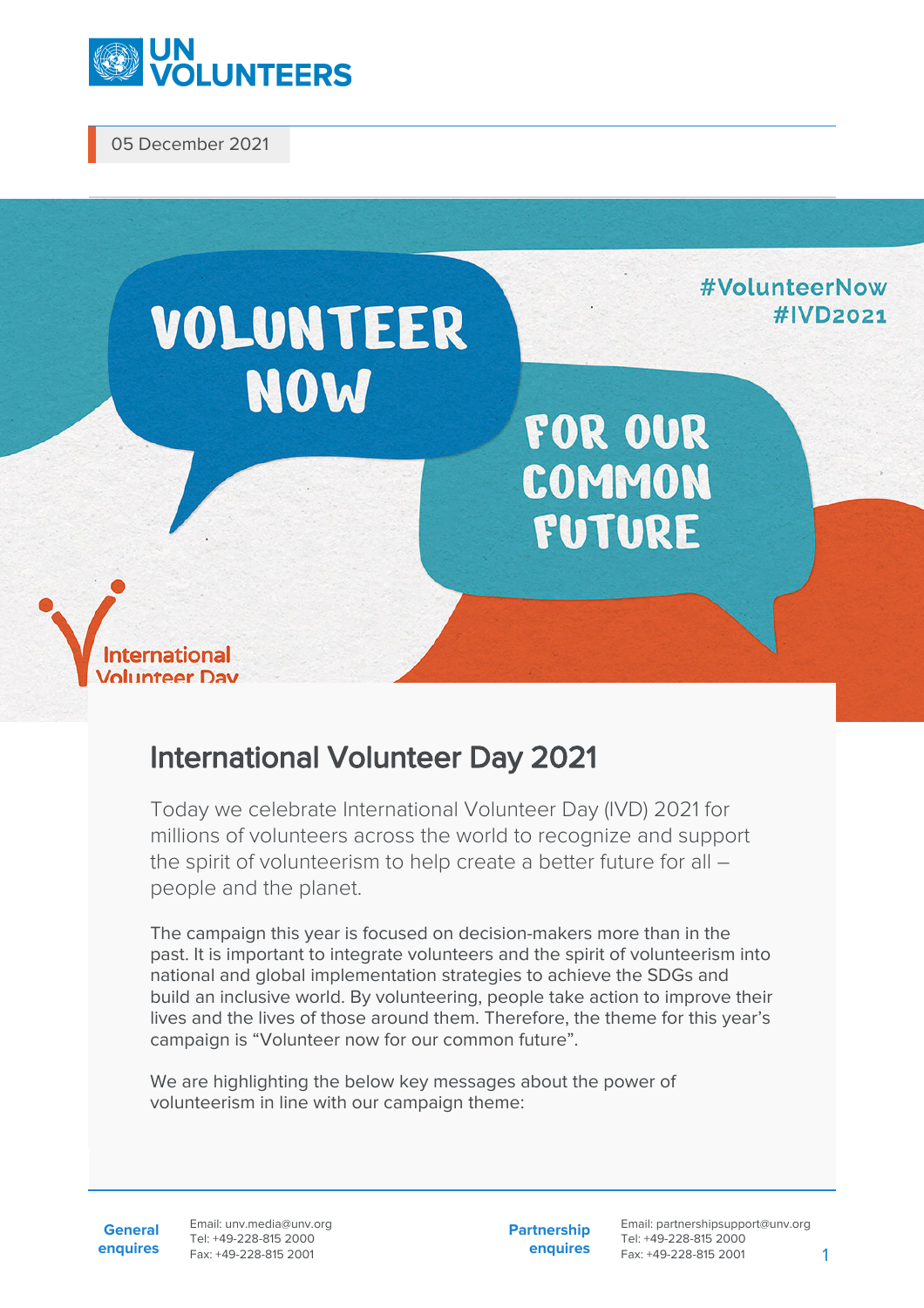

- Volunteerism is universal and strengthens civic engagement, social inclusion, solidarity, and ownership.
- A top priority for the United Nations is avoiding climate disasters and reducing global warming. Through volunteering these goals, for tomorrow's generations, are more likely to be achieved.
- Volunteers promote people's engagement and civic participation, which is key to achieving the Sustainable Development Goals (SDGs).

People across the world, UN Agencies and their partners, Member States, and governments across the world have begun IVD celebrations. They are recognizing the contributions and efforts of volunteers and encouraging the spirit of volunteerism through events, activities, conferences, discussions, and volunteer awards.

So far, we can see 200+ events and activities around the world for [IVD](https://www.google.com/maps/d/u/1/viewer?mid=1hZmifRhmztz9n_ickHEvQYLz4W_foY4z&ll=47.35238103761297%2C24.53271596783442&z=4) [celebrations on our Map](https://www.google.com/maps/d/u/1/viewer?mid=1hZmifRhmztz9n_ickHEvQYLz4W_foY4z&ll=47.35238103761297%2C24.53271596783442&z=4). 100+ countries are participating in recognizing volunteers and we are hosting 13 UNV Country Awards with our partners and local authorities. 100+ Media channels and news agencies are covering the celebrations across the world online. More than 20 of our partners and influencers from across the world are encouraging people to appreciate the efforts of volunteers and volunteer their time for our common home.

The cosmos and the stars are celebrating IVD as well! Watch the videos below as Roscosmos cosmonauts send greetings to all volunteers from the International Space Station.

Additionally, people across the world are joining in the online celebrations and showing support to volunteers – there are 7000+ posts across social media with our campaign hashtag #IVD2021 on Facebook, Instagram, Twitter, and LinkedIn. The social media campaigning at UNV for IVD 2021 had begun on 5th November 2021.

To join in IVD celebrations, support volunteers, and know more about the power of volunteerism follow us on social media:

- [Facebook](https://www.facebook.com/unvolunteers/posts/7048098915201028)
- [Instagram](https://www.instagram.com/tv/CW0qulQo6hS/)
- [Twitter](https://twitter.com/UNVolunteers/status/1465607785517883398)
- [LinkedIn](https://www.linkedin.com/company/united-nations-volunteers?trk=public_post_share-update_actor-image)

EC's Video Message – Watch our anchor, UNV's Executive Coordinator Toily

**Partnership enquires**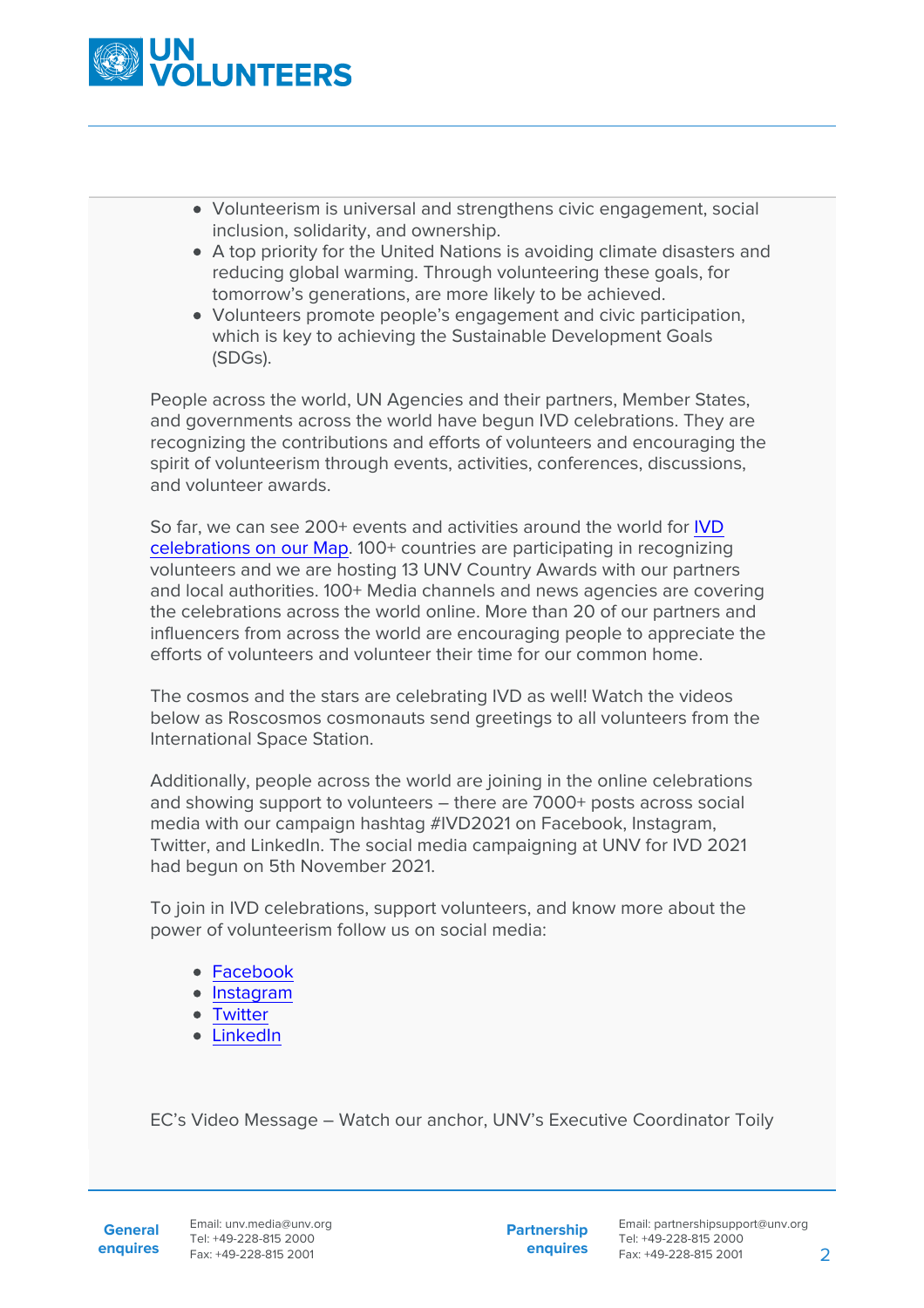

Kurbanov show his appreciation and gratitude towards volunteers for "sacrificing comfort for common good".

{"preview\_thumbnail":"/sites/default/files/styles/video\_embed\_wysiwyg\_pre view/public/video\_thumbnails/ddwmM2dv4nQ.jpg?itok=mOHLgHgq","video \_url":"https://www.youtube.com/watch?v=ddwmM2dv4nQ","settings":{"respo nsive":1,"width":"854","height":"480","autoplay":1},"settings\_summary":["Embe dded Video (Responsive, autoplaying)."]}

Administrators Video Message – UNDP Administrator, Achim Steiner thanks volunteers for putting others first on IVD 2021. Watch him recognize a 72 year-old retired doctor in South Sudan for coming back to action to support COVID-19 response and more such volunteers across the world who are inspiration in action.

{"preview\_thumbnail":"/sites/default/files/styles/video\_embed\_wysiwyg\_pre view/public/video\_thumbnails/O8nqXLTgY6Q.jpg?itok=3IDNbDT3","video\_u rl":"https://www.youtube.com/watch?v=O8nqXLTgY6Q","settings":{"responsiv e":1,"width":"854","height":"480","autoplay":1},"settings\_summary":["Embedde d Video (Responsive, autoplaying)."]}

Roscosmos cosmonauts Anton Shkaplerov and Pyotr Dubrov recognize the efforts of volunteers from the International Space Station and thank them for contributing to protecting our beautiful blue planet.

{"preview\_thumbnail":"/sites/default/files/styles/video\_embed\_wysiwyg\_pre view/public/video\_thumbnails/odxrAWaDBgA.jpg?itok=ibawAAWC","video\_ url":"https://www.youtube.com/watch?v=odxrAWaDBgA&feature=youtu.be"," settings":{"responsive":1,"width":"854","height":"480","autoplay":1},"settings\_s ummary":["Embedded Video (Responsive, autoplaying)."]}

**General enquires** Email: unv.media@unv.org Tel: +49-228-815 2000 Fax: +49-228-815 2001

**Partnership enquires**

Email: partnershipsupport@unv.org Tel: +49-228-815 2000 Fax: +49-228-815 2001 3